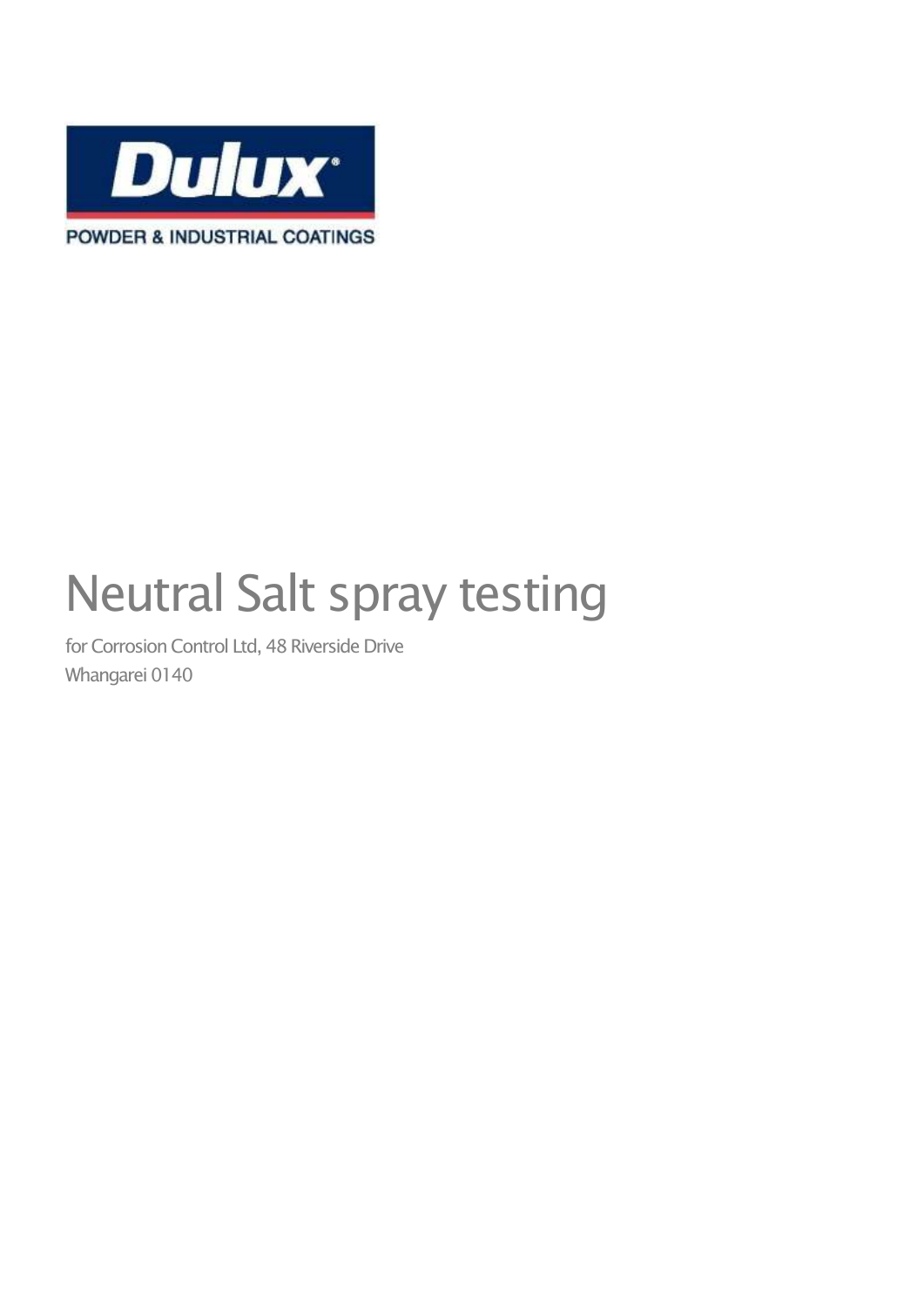#### BACKGROUND :

| Requestor          | Thomas Mueller<br>Corrosion Control Ltd.<br>48 Riverside Drive<br>Whangarei 0140<br>New Zealand.                                                                                           | Phone: +64 (0)9 438 88 00 |                                  |  |
|--------------------|--------------------------------------------------------------------------------------------------------------------------------------------------------------------------------------------|---------------------------|----------------------------------|--|
| <b>Test Venue</b>  | Dulux Powder & Industrial Coating<br>NZ Ltd Technical & Innovation<br>Laboratory<br>31B Hillside<br><b>Road Glenfield</b><br>Auckland 0627<br>New Zealand<br>www.duluxpowdercoatings.co.nz | Ph -<br>Fax:              | +64 9 441 8244<br>+64 9 441 8242 |  |
| <b>Test Period</b> | 2.8.16 to 13.9.17 (1000 hrs)                                                                                                                                                               |                           |                                  |  |
| Date of report     | 14.9.17                                                                                                                                                                                    |                           |                                  |  |
| Report by          | Prasanna Shenoy<br><b>Technical Services Chemist</b><br>Dulux Powder and Industrial Coatings Ltd                                                                                           |                           |                                  |  |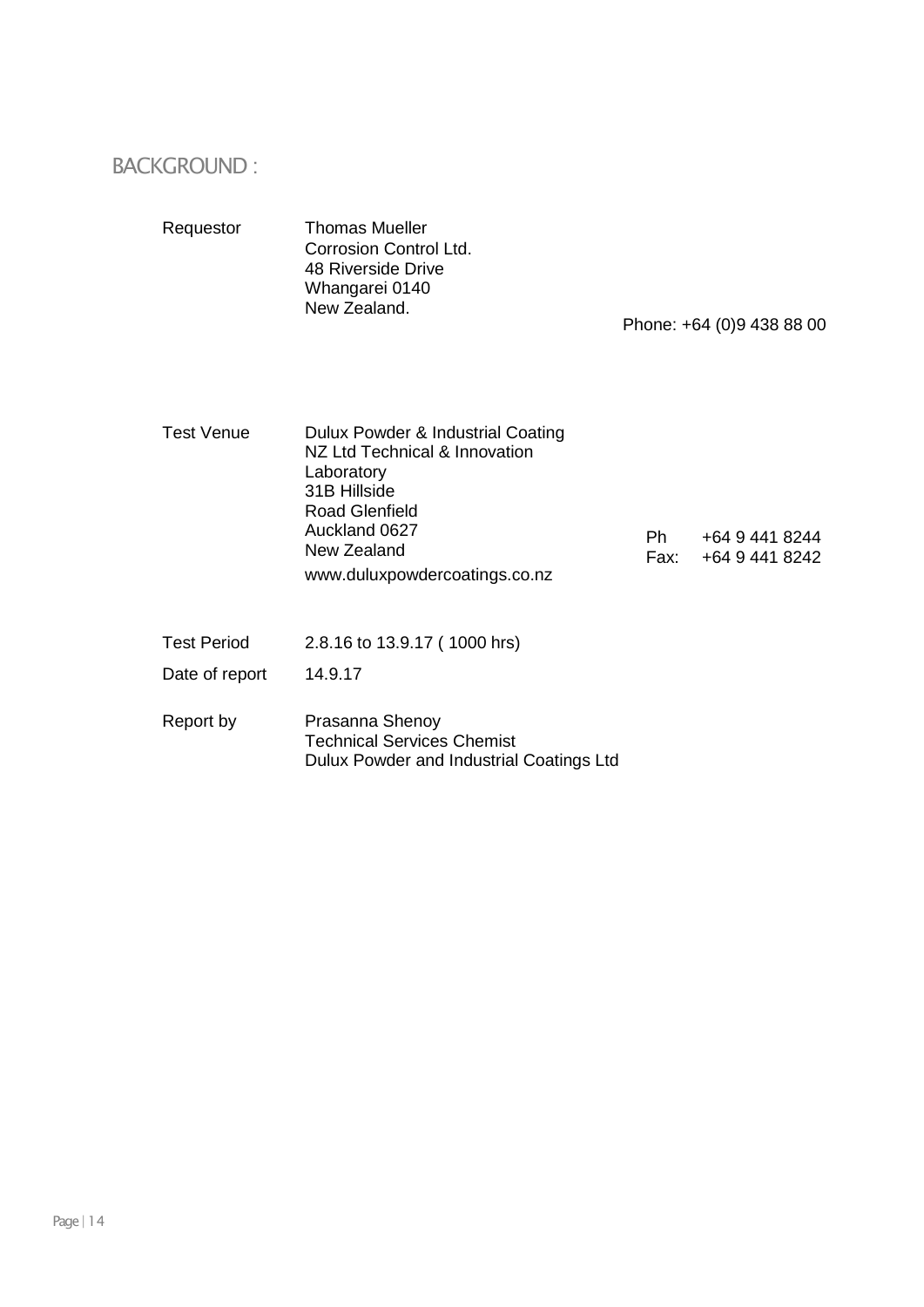#### TEST OBJECTIVES:

Three wire samples have been supplied by Corrosion Control Ltd for Neutral salt spray testing. The samples are identified by cable ties as below:

- Red cable tie is the reference sample.
- Green cable tie is coated with CorrosionX Heavy Duty.
- Black cable tie is unspecified imported wire sample.

#### TEST METHOD :

- 1. The initial photos of the wire samples are taken before commencing the Neutral salt spray test.
- 2. The samples are placed in Neutral salt spray cabinet making sure wire samples are not touching each other.
- 3. The samples are inspected periodically and photos taken to capture the onset of corrosion.
- 4. Report.

#### Wire photos before commencing the Neutral salt spray test: Red cable tie – reference sample.

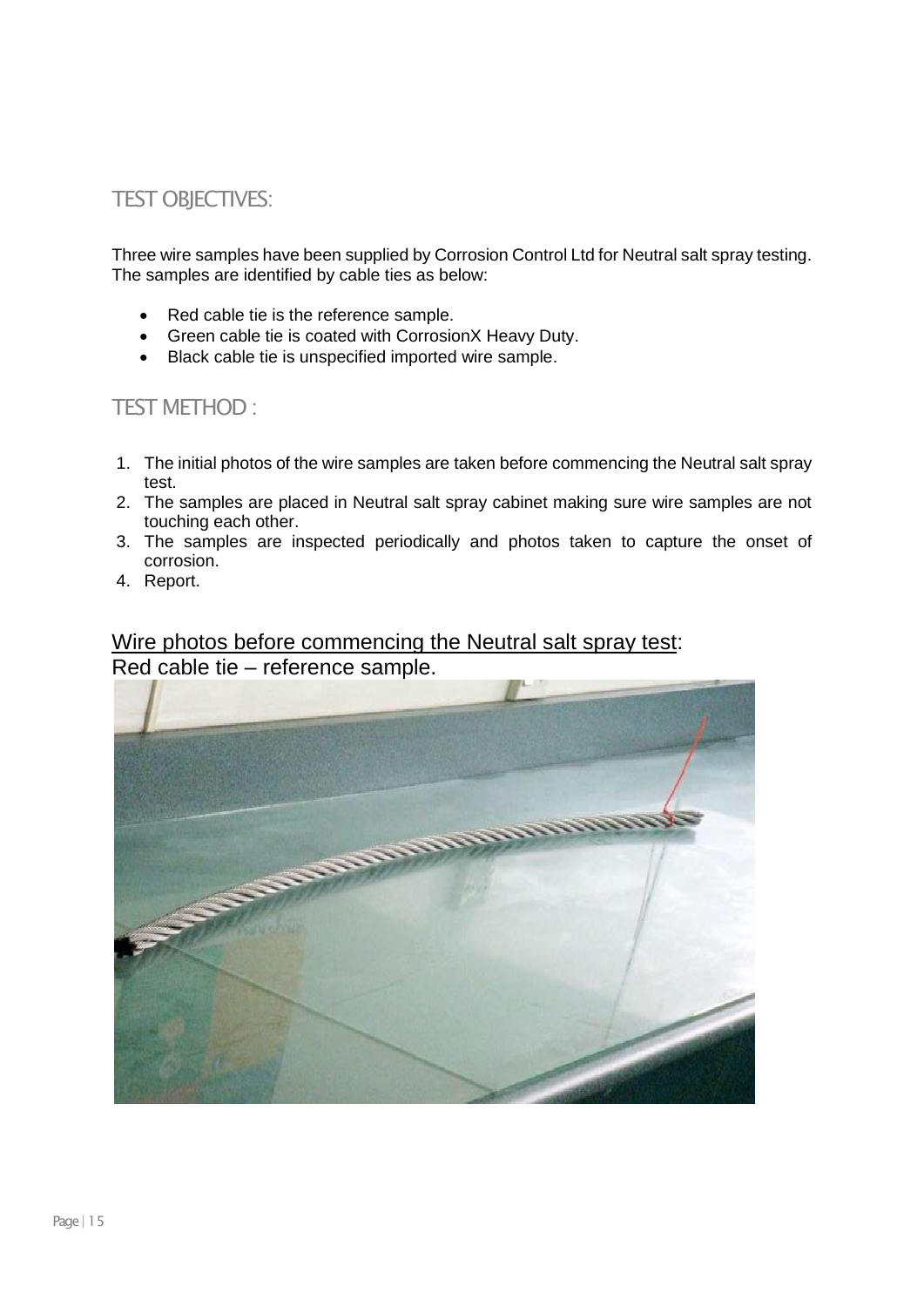Red cable tie (reference): Close up picture.



Black cable tie – Imported wire.

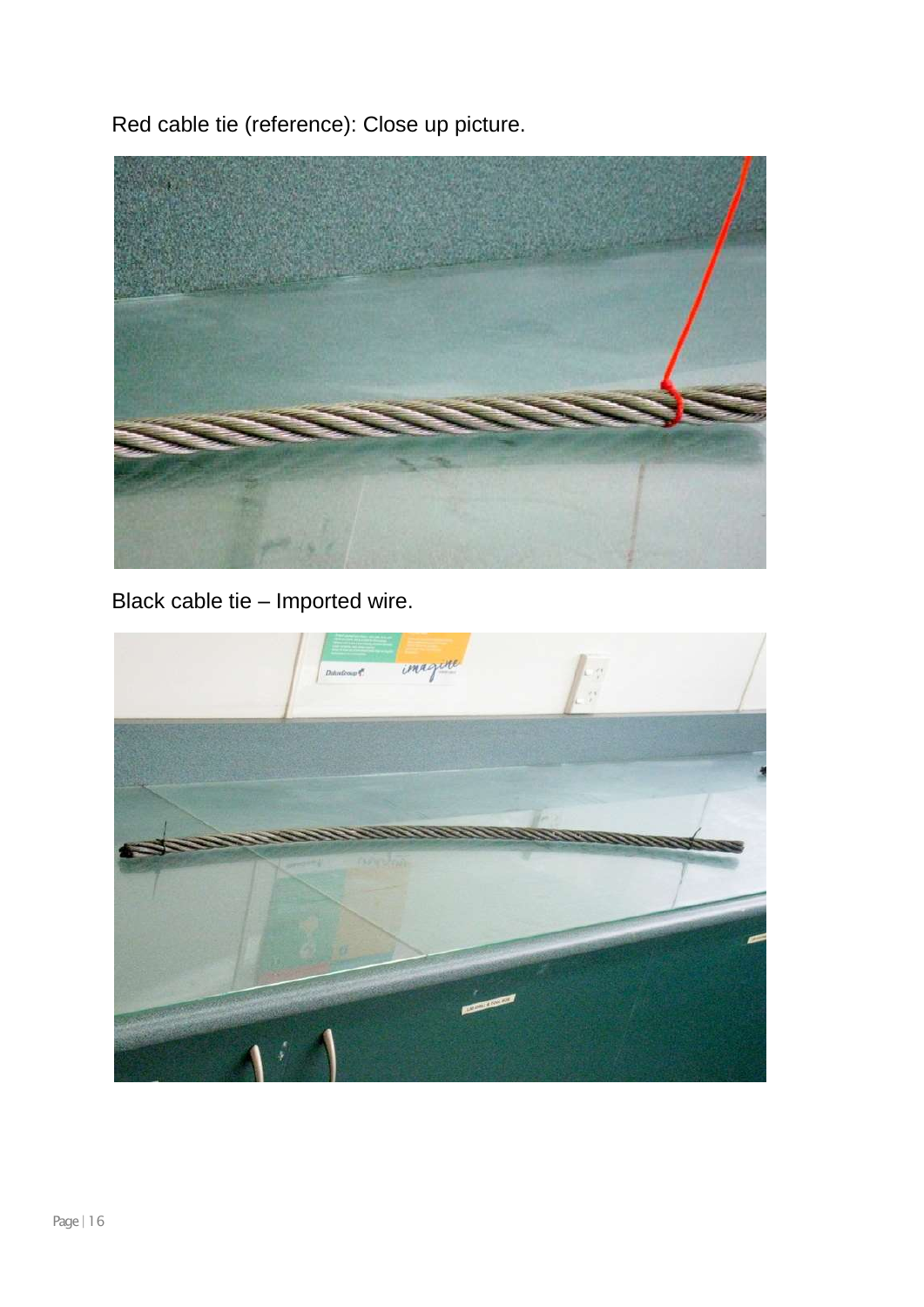Black cable tie – Imported wire (Close up photo)



Green cable tie – CorrosionX Heavy duty

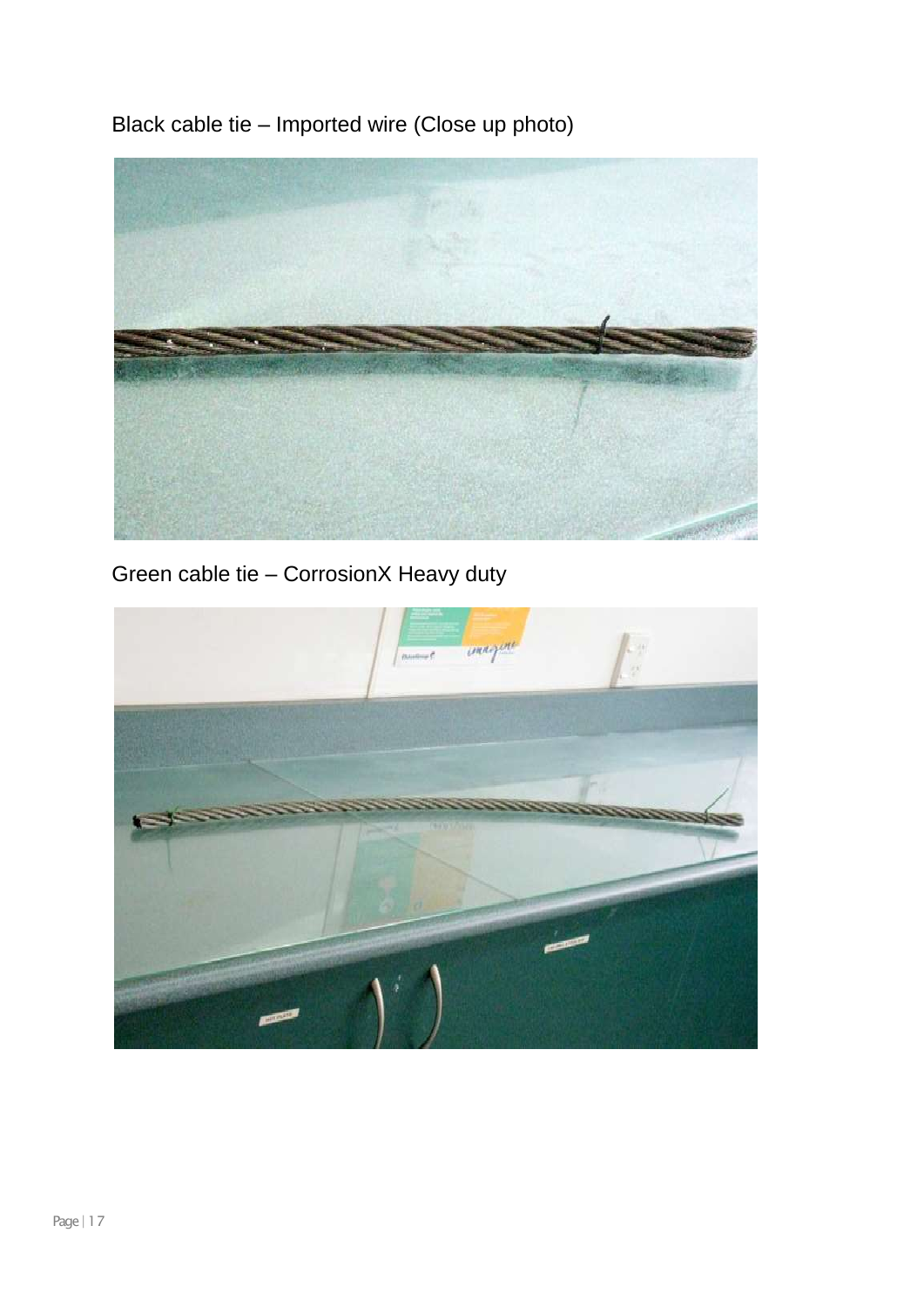Green cable tie – CorrosionX Heavy duty( Closeup)



## **Close up photos after 168 hrs Neutral Salt spray:**

Red cable tie – reference sample after 168 Hrs NSS.

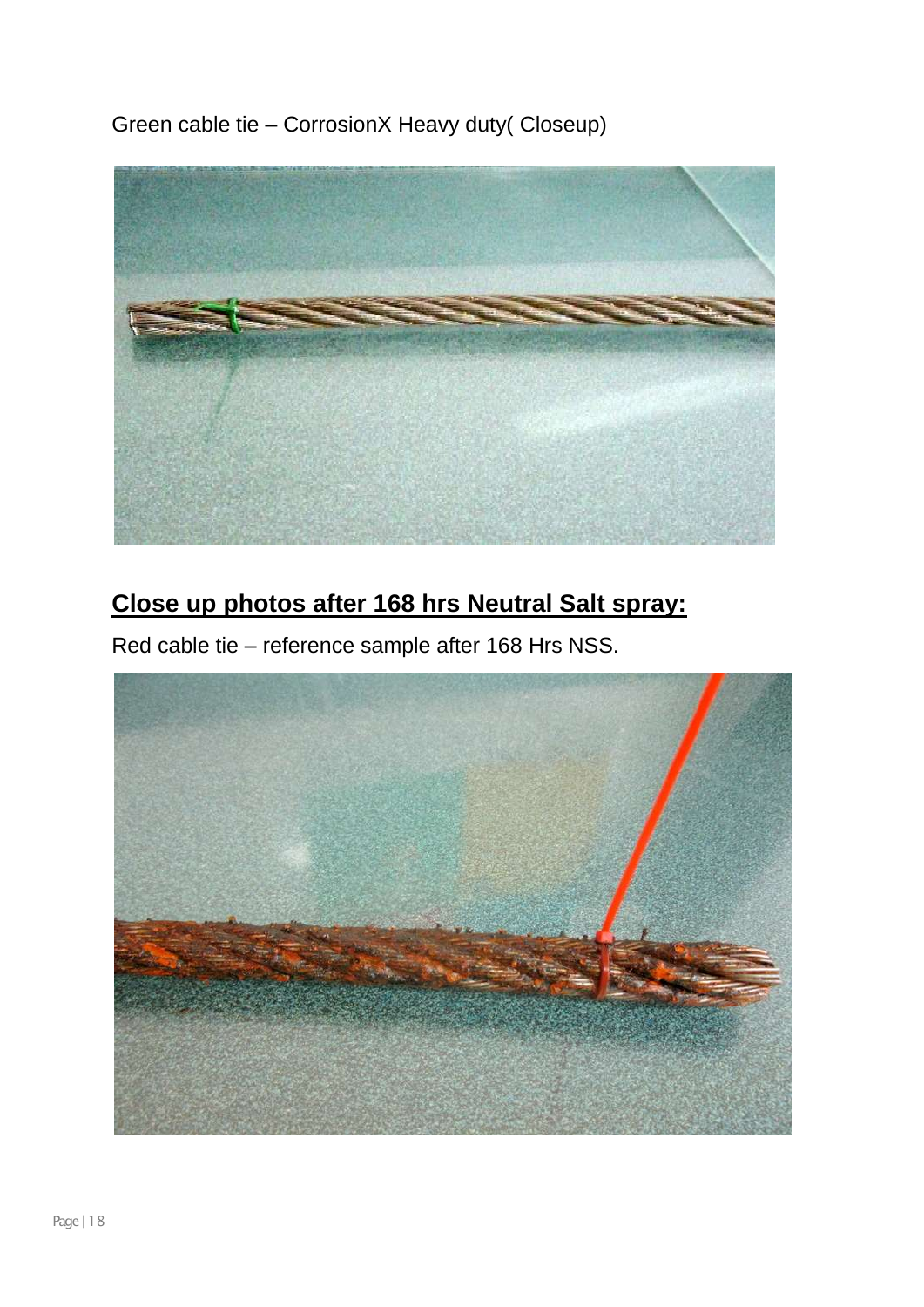Black cable tie – Imported wire sample after 168 Hrs NSS.



Green cable tie – CorrosionX Heavy duty sample after 168 Hrs NSS.



#### Findings after 168 Hrs NSS test:

Corrosion X Heavy duty sample show dis-colouration of grease but no red rust like other two samples on the exposed areas of the wire.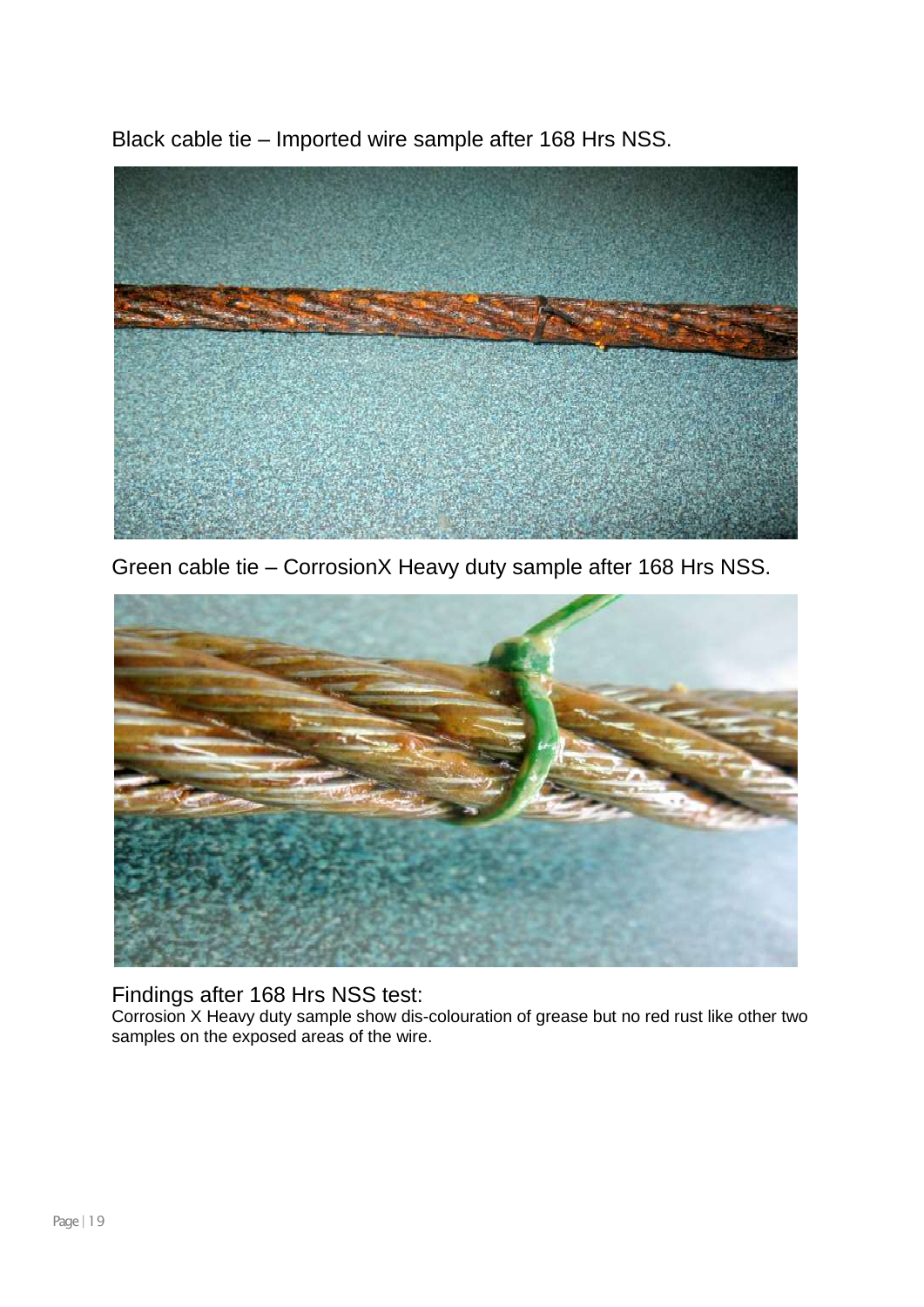Black cable tie – Imported wire sample after 500 Hrs NSS



Red cable tie – reference sample after 500 Hrs NSS.

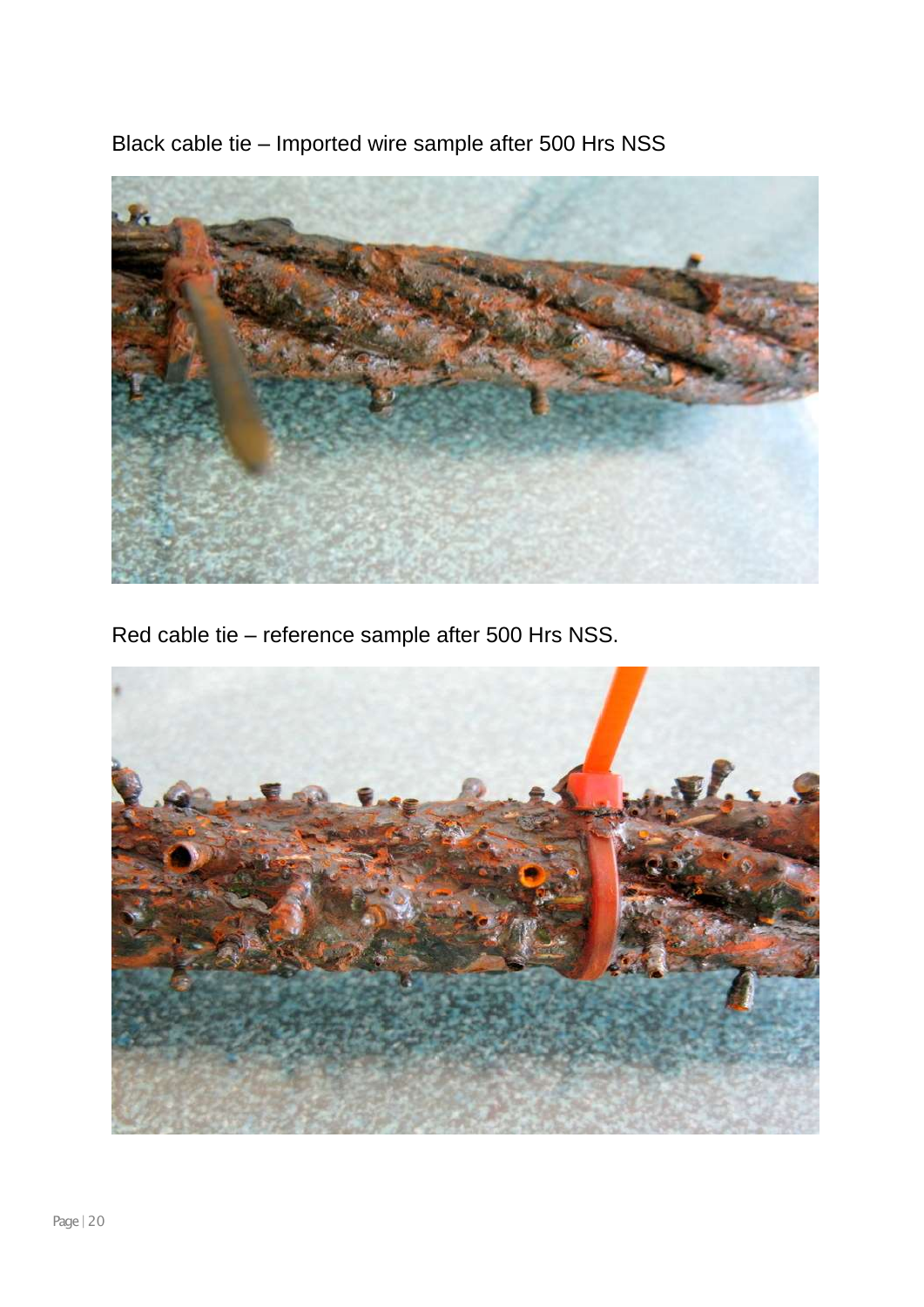Green cable tie – CorrosionX Heavy duty sample after 500 Hrs NSS.



Findings after 500 Hrs NSS test:

Corrosion X Heavy duty sample show dis-colouration of grease but no red rust like other two samples on the exposed areas of the wire.

Black cable tie – Imported wire sample after 1000 Hrs NSS

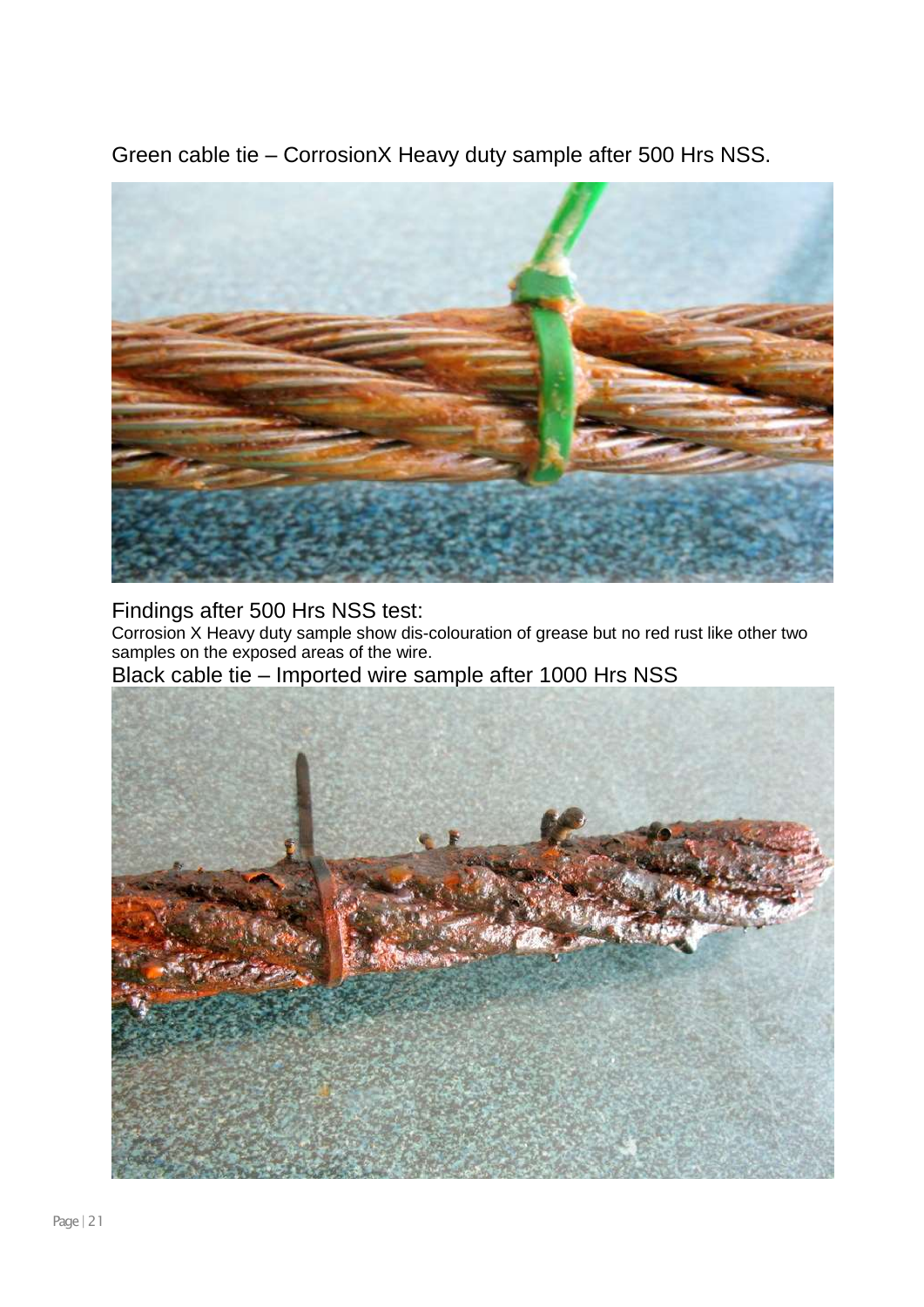Red cable tie – reference sample after 1000 Hrs NSS.



Green cable tie – CorrosionX Heavy duty sample after 1000 Hrs NSS.